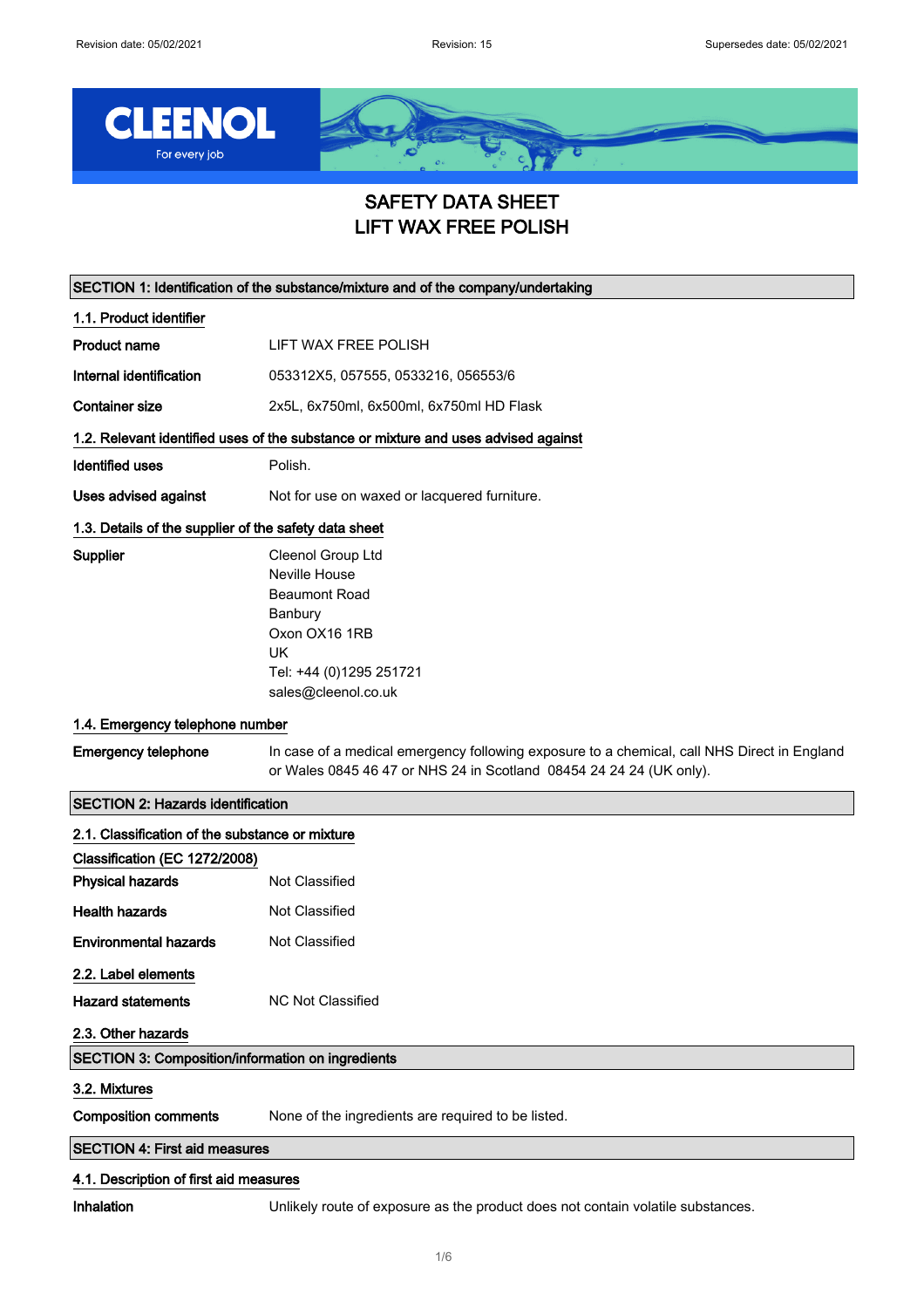| Ingestion                                                         | Give plenty of water to drink. Give milk instead of water if readily available. Get medical<br>attention if a large quantity has been ingested.                                                                                                      |  |  |
|-------------------------------------------------------------------|------------------------------------------------------------------------------------------------------------------------------------------------------------------------------------------------------------------------------------------------------|--|--|
| <b>Skin contact</b>                                               | Rinse with water.                                                                                                                                                                                                                                    |  |  |
| Eye contact                                                       | Rinse with water.                                                                                                                                                                                                                                    |  |  |
|                                                                   | 4.2. Most important symptoms and effects, both acute and delayed                                                                                                                                                                                     |  |  |
| Inhalation                                                        | No adverse effects known.                                                                                                                                                                                                                            |  |  |
| Ingestion                                                         | No adverse effects known.                                                                                                                                                                                                                            |  |  |
| <b>Skin contact</b>                                               | No adverse effects known.                                                                                                                                                                                                                            |  |  |
| Eye contact                                                       | No adverse effects known.                                                                                                                                                                                                                            |  |  |
|                                                                   | 4.3. Indication of any immediate medical attention and special treatment needed                                                                                                                                                                      |  |  |
| Notes for the doctor                                              | No specific recommendations.                                                                                                                                                                                                                         |  |  |
| <b>Specific treatments</b>                                        | Not applicable.                                                                                                                                                                                                                                      |  |  |
| <b>SECTION 5: Firefighting measures</b>                           |                                                                                                                                                                                                                                                      |  |  |
| 5.1. Extinguishing media                                          |                                                                                                                                                                                                                                                      |  |  |
| Suitable extinguishing media                                      | The product is not flammable. Use fire-extinguishing media suitable for the surrounding fire.                                                                                                                                                        |  |  |
| Unsuitable extinguishing<br>media                                 | None known.                                                                                                                                                                                                                                          |  |  |
| 5.2. Special hazards arising from the substance or mixture        |                                                                                                                                                                                                                                                      |  |  |
| Specific hazards                                                  | None known.                                                                                                                                                                                                                                          |  |  |
| 5.3. Advice for firefighters                                      |                                                                                                                                                                                                                                                      |  |  |
| Protective actions during<br>firefighting                         | No specific firefighting precautions known.                                                                                                                                                                                                          |  |  |
| Special protective equipment<br>for firefighters                  | Use protective equipment appropriate for surrounding materials. Firefighter's clothing<br>conforming to European standard EN469 (including helmets, protective boots and gloves) will<br>provide a basic level of protection for chemical incidents. |  |  |
| <b>SECTION 6: Accidental release measures</b>                     |                                                                                                                                                                                                                                                      |  |  |
|                                                                   | 6.1. Personal precautions, protective equipment and emergency procedures                                                                                                                                                                             |  |  |
| <b>Personal precautions</b>                                       | Take care as floors and other surfaces may become slippery.                                                                                                                                                                                          |  |  |
| 6.2. Environmental precautions                                    |                                                                                                                                                                                                                                                      |  |  |
| <b>Environmental precautions</b>                                  | Not regarded as dangerous for the environment.                                                                                                                                                                                                       |  |  |
| 6.3. Methods and material for containment and cleaning up         |                                                                                                                                                                                                                                                      |  |  |
| Methods for cleaning up                                           | Flush away spillage with plenty of water.                                                                                                                                                                                                            |  |  |
| 6.4. Reference to other sections                                  |                                                                                                                                                                                                                                                      |  |  |
| Reference to other sections                                       | For waste disposal, see Section 13.                                                                                                                                                                                                                  |  |  |
| <b>SECTION 7: Handling and storage</b>                            |                                                                                                                                                                                                                                                      |  |  |
| 7.1. Precautions for safe handling                                |                                                                                                                                                                                                                                                      |  |  |
| <b>Usage precautions</b>                                          | No specific requirements are anticipated under normal conditions of use.                                                                                                                                                                             |  |  |
| 7.2. Conditions for safe storage, including any incompatibilities |                                                                                                                                                                                                                                                      |  |  |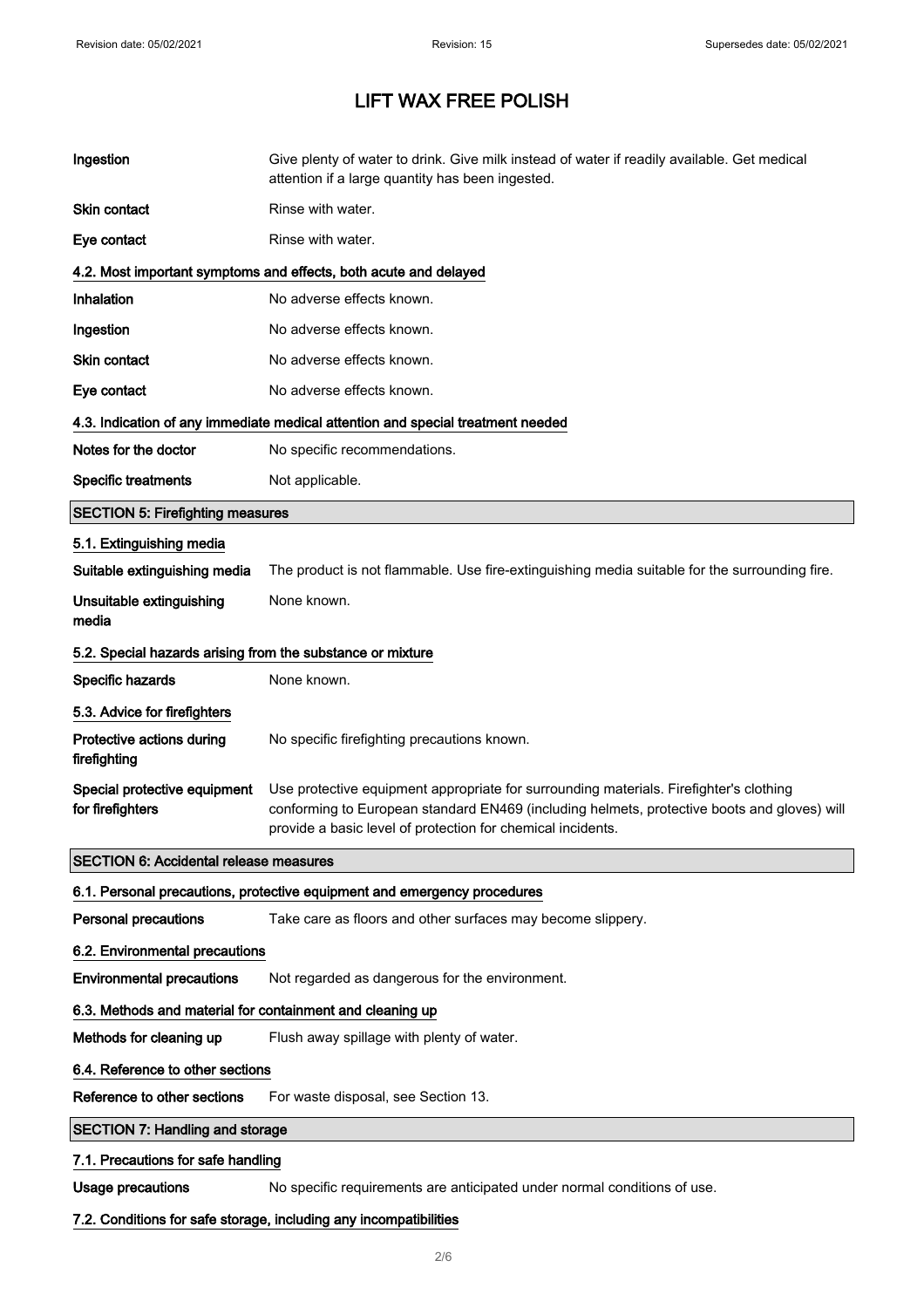| Storage precautions      | Keep only in the original container.                                                                                           |  |
|--------------------------|--------------------------------------------------------------------------------------------------------------------------------|--|
| Storage class            | Unspecified storage.                                                                                                           |  |
| 7.3. Specific end use(s) |                                                                                                                                |  |
| Specific end use(s)      | The identified uses for this product are detailed in Section 1.2. Refer to Product Use Guide<br>(PUG) for further information. |  |

#### SECTION 8: Exposure controls/Personal protection

#### 8.1. Control parameters

### Occupational exposure limits

#### TURPENTINE, OIL

Long-term exposure limit (8-hour TWA): WEL 100 ppm 566 mg/m<sup>3</sup> Short-term exposure limit (15-minute): WEL 150 ppm 850 mg/m<sup>3</sup>

### SODIUM HYDROXIDE

Short-term exposure limit (15-minute): WEL 2 mg/m<sup>3</sup> WEL = Workplace Exposure Limit.

#### 8.2. Exposure controls

## Protective equipment



| Appropriate engineering<br>controls | Not applicable.                                                                                                                                                              |
|-------------------------------------|------------------------------------------------------------------------------------------------------------------------------------------------------------------------------|
| Eye/face protection                 | No specific eye protection required during normal use. Eyewear complying with an approved<br>standard should be worn if a risk assessment indicates eye contact is possible. |
| Hand protection                     | No specific requirements are anticipated under normal conditions of use.                                                                                                     |
| Hygiene measures                    | No specific requirements are anticipated under normal conditions of use.                                                                                                     |
| <b>Respiratory protection</b>       | Not applicable.                                                                                                                                                              |
|                                     |                                                                                                                                                                              |

## SECTION 9: Physical and chemical properties

## 9.1. Information on basic physical and chemical properties

| Appearance                       | Opaque liquid.                        |
|----------------------------------|---------------------------------------|
| Colour                           | White.                                |
| Odour                            | Aromatic. Fragrant.                   |
| рH                               | pH (concentrated solution): 5.5 - 6.5 |
| Initial boiling point and range  | $100^{\circ}$ C                       |
| Flash point                      | Not applicable.                       |
| Flammability (solid, gas)        | Not applicable.                       |
| <b>Relative density</b>          | $0.998 - 1.002$ @ 20°C                |
| Solubility(ies)                  | Soluble in water.                     |
| Auto-ignition temperature        | Not applicable.                       |
| <b>Decomposition Temperature</b> | Not determined.                       |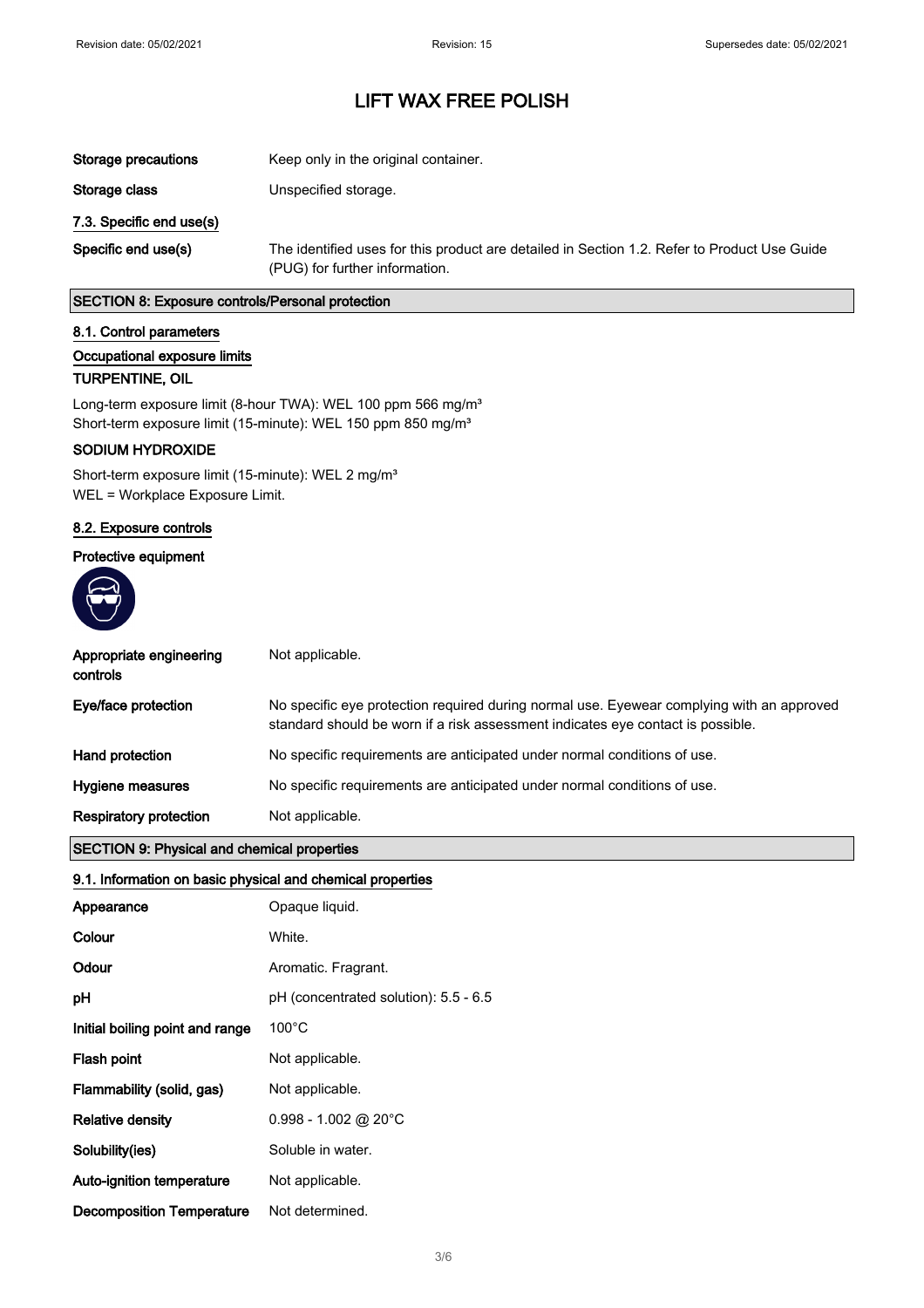| <b>Viscosity</b>                             | Non-viscous.                                                                                                        |  |
|----------------------------------------------|---------------------------------------------------------------------------------------------------------------------|--|
| <b>Explosive properties</b>                  | Not applicable.                                                                                                     |  |
| <b>Oxidising properties</b>                  | Does not meet the criteria for classification as oxidising.                                                         |  |
| 9.2. Other information                       |                                                                                                                     |  |
| Refractive index                             | $1 - 3$                                                                                                             |  |
| Volatile organic compound                    | This product contains a maximum VOC content of <0.1 %.                                                              |  |
| <b>SECTION 10: Stability and reactivity</b>  |                                                                                                                     |  |
| 10.1. Reactivity                             |                                                                                                                     |  |
| <b>Reactivity</b>                            | There are no known reactivity hazards associated with this product.                                                 |  |
| 10.2. Chemical stability                     |                                                                                                                     |  |
| <b>Stability</b>                             | Stable at normal ambient temperatures and when used as recommended.                                                 |  |
| 10.3. Possibility of hazardous reactions     |                                                                                                                     |  |
| Possibility of hazardous<br>reactions        | No potentially hazardous reactions known.                                                                           |  |
| 10.4. Conditions to avoid                    |                                                                                                                     |  |
| <b>Conditions to avoid</b>                   | There are no known conditions that are likely to result in a hazardous situation.                                   |  |
| 10.5. Incompatible materials                 |                                                                                                                     |  |
| Materials to avoid                           | No specific material or group of materials is likely to react with the product to produce a<br>hazardous situation. |  |
| 10.6. Hazardous decomposition products       |                                                                                                                     |  |
|                                              |                                                                                                                     |  |
| Hazardous decomposition<br>products          | No known hazardous decomposition products. Does not decompose when used and stored<br>as recommended.               |  |
| <b>SECTION 11: Toxicological information</b> |                                                                                                                     |  |
| 11.1. Information on toxicological effects   |                                                                                                                     |  |
| <b>SECTION 12: Ecological information</b>    |                                                                                                                     |  |
| Ecotoxicity                                  | Not regarded as dangerous for the environment.                                                                      |  |
| 12.1. Toxicity                               |                                                                                                                     |  |
| 12.2. Persistence and degradability          |                                                                                                                     |  |
|                                              | Persistence and degradability The product is moderately biodegradable.                                              |  |
| 12.3. Bioaccumulative potential              |                                                                                                                     |  |
| <b>Bioaccumulative potential</b>             | The product does not contain any substances expected to be bioaccumulating.                                         |  |
| 12.4. Mobility in soil                       |                                                                                                                     |  |
| <b>Mobility</b>                              | The product is miscible with water and may spread in water systems.                                                 |  |
| 12.5. Results of PBT and vPvB assessment     |                                                                                                                     |  |
| Results of PBT and vPvB<br>assessment        | This product does not contain any substances classified as PBT or vPvB.                                             |  |
| 12.6. Other adverse effects                  |                                                                                                                     |  |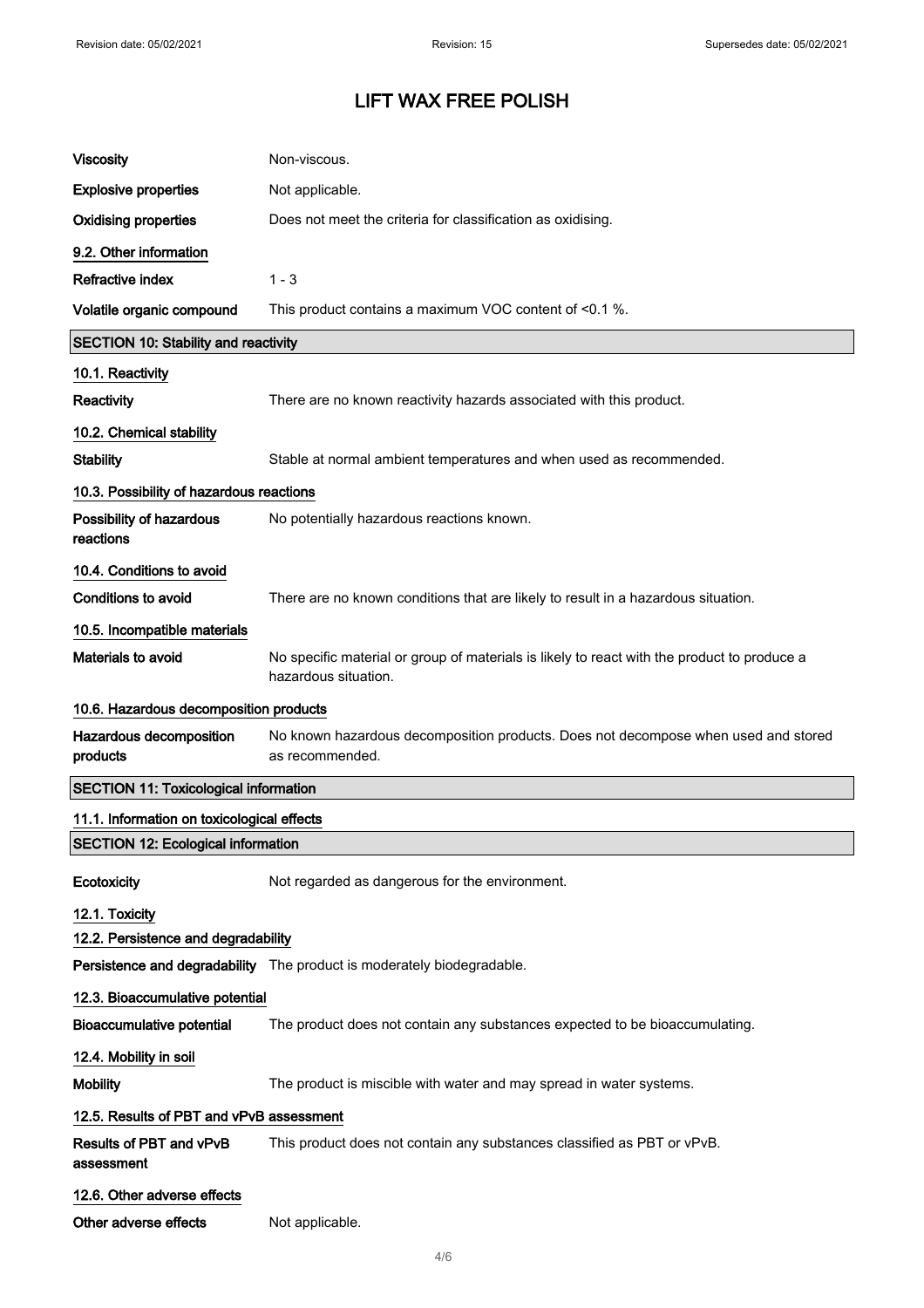# SECTION 13: Disposal considerations 13.1. Waste treatment methods Disposal methods Dispose of surplus products and those that cannot be recycled via a licensed waste disposal contractor. Discharge of small quantities to the sewer with plenty of water may be permitted. SECTION 14: Transport information General The product is not covered by international regulations on the transport of dangerous goods (IMDG, IATA, ADR/RID). 14.1. UN number Not applicable. 14.2. UN proper shipping name Not applicable. 14.3. Transport hazard class(es) No transport warning sign required. 14.4. Packing group Not applicable. 14.5. Environmental hazards Environmentally hazardous substance/marine pollutant No. 14.6. Special precautions for user Not applicable. 14.7. Transport in bulk according to Annex II of MARPOL and the IBC Code Transport in bulk according to Not applicable. Annex II of MARPOL 73/78 and the IBC Code SECTION 15: Regulatory information 15.1. Safety, health and environmental regulations/legislation specific for the substance or mixture EU legislation Regulation (EC) No 1907/2006 of the European Parliament and of the Council of 18 December 2006 concerning the Registration, Evaluation, Authorisation and Restriction of Chemicals (REACH) (as amended). Regulation (EC) No 1272/2008 of the European Parliament and of the Council of 16 December 2008 on classification, labelling and packaging of substances and mixtures (as amended).

Commission Directive 2000/39/EC of 8 June 2000 establishing a first list of indicative occupational exposure limit values in implementation of Council Directive 98/24/EC on the protection of the health and safety of workers from the risks related to chemical agents at work (as amended).

## Guidance EH40/2005 Workplace exposure limits Containing the list of workplace exposure limits for use with the Control of Substances Hazardous to Health Regulations 2002 (as amended) Health and Safety Executive

#### 15.2. Chemical safety assessment

A chemical safety assessment has been carried out.